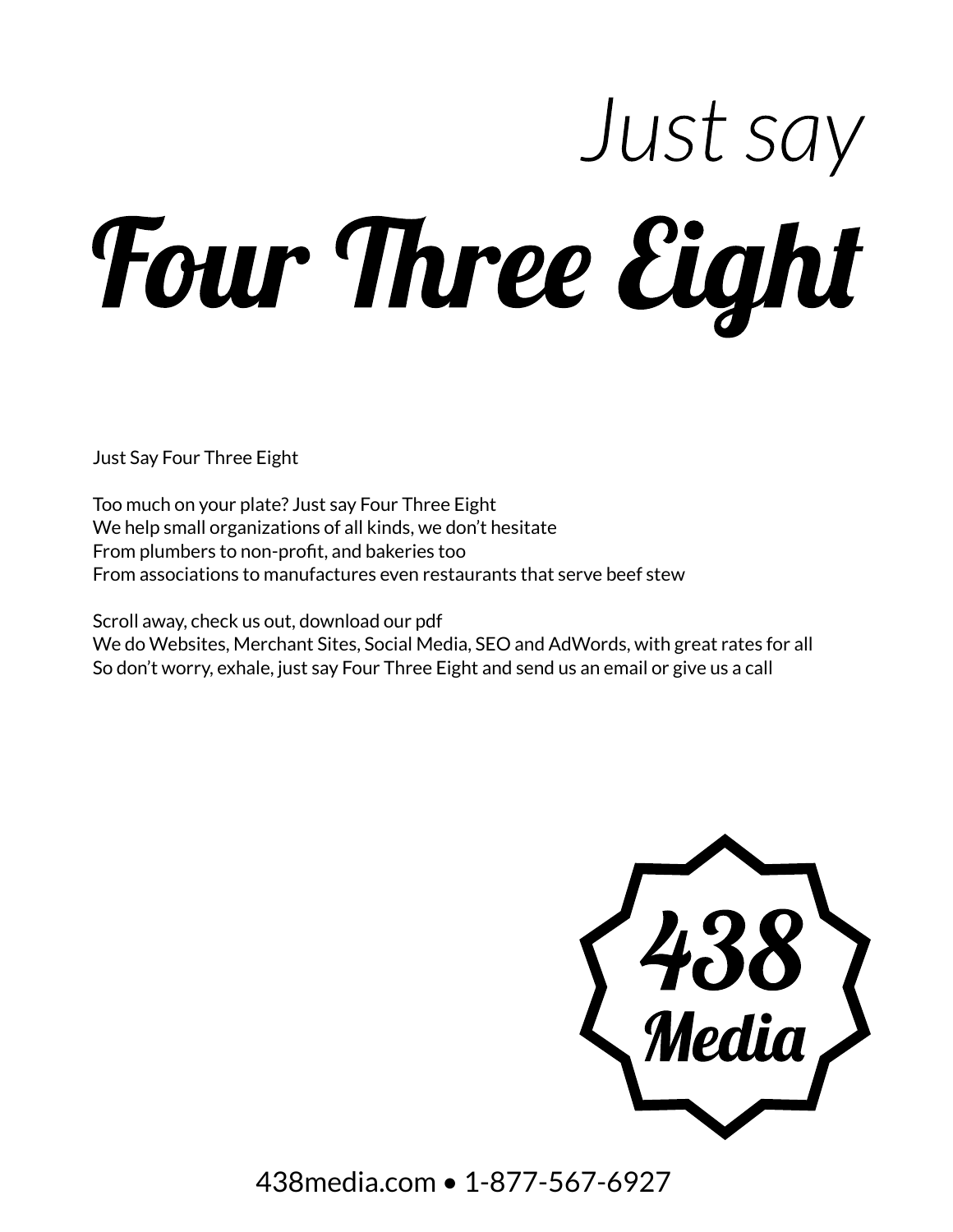

## **Website Design**

Website not mobile friendly or up to date? Dealing with websites leaves you with an urge to put your hand on a hot plate? It's ok Just Say Four Three Eight.

An organization's website is important for a number of reasons. It should be a space online that provides all the necessary information a person might need quickly. It should be well organized and interesting to look at. It may seem trivial to say, but websites are a reflection of the organization. If a store front is inviting and well organized, then so should their website. This builds confidence in the potential client of the abilities and preserved quality of the organization.

We build modern mobile friendly websites that invite people to your store, that encourages people to use your services, that recruits people to your cause. It calls people to action and serves as the hub for your organization's needs. Best part, you own the website, forever.

The websites we build are tailored to meet your organization's specific needs. You ultimately control how your website will end up looking, but rest assured, we build modern sleek websites as our default. Technically speaking, the websites are fully compliant to currently used standards, they are are responsive, robust and mobile friendly. So yes, they look and work great on everything from a home computer to a smartphone. We also ensure that there is proper integration of your current (or forthcoming) social media within the site. We even build physical calls to action throughout your website, encouraging end users to get in contact with your organisation. What this means for example, if your organisation is based on sales, this creates warm leads.

In short, we build a personalized online space for people to get inford about your business. Lets work together and build something great.

#### **Features:**

- Professionaly designed responsive website
- Optimized for computer and mobile devices
- Domain name registration (first year included)
- Search Engine Optimized
- Company email
- Photo gallery (up to 30 photos)
- Video intergration (1 video)
- Contact form
- Google maps
- Social media intergration
- Technical support
- Landing Page
- Up to 20 pages

## **Additional Services:**

**Hosting** Cost: \$20 /Month

Domain name registration Cost: \$15 /Year

Cost: \$400 Setup fee + \$1600 Website (Hosting not included)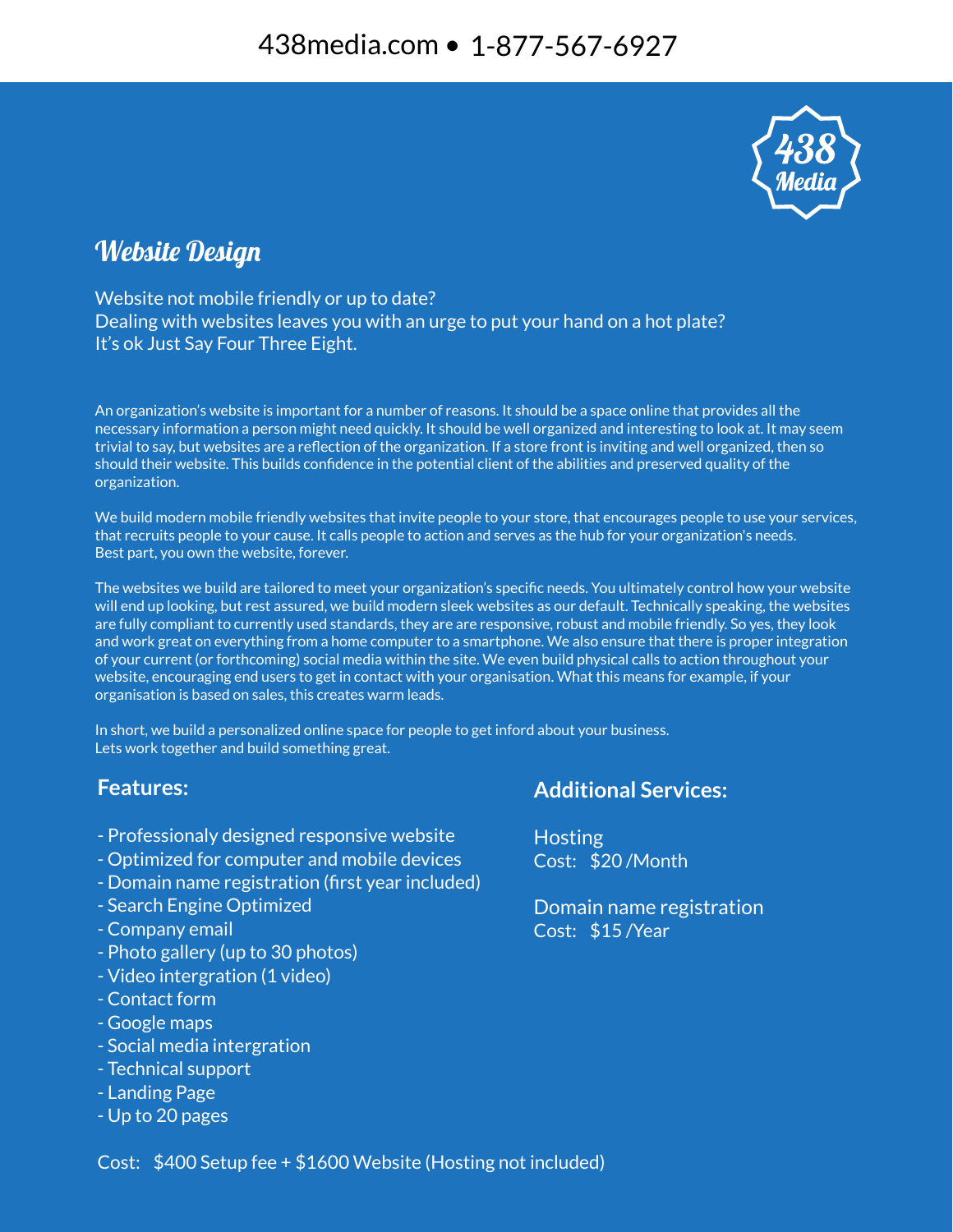## **Search Engine Optimization**

#### SEO, KEI, CTR... Huh? What?

These are acronyms people throw around, but all they do is frustrate! It's ok Just Say Four Three Eight.

You want to give your web efforts the best chance to gain a higher indexing on Google. No one likes to be on page two. We put the effort in, using Google approved methods, so that your organisation is better connected with searches from meaningful prospects.

Search engine optimization involves evaluating your website to see if it meets all current web standards, Google organic search requirements, and navigational requirements. Following the necessary changes, we implement many SEO techniques to give your website the best chance to gain ground on organic search results. We do not use any techniques that Google has deemed unacceptable. We continue to monitor the gains made and make adjustments accordingly throughout the months.

This service is a monthly ordeal as constant maintenance and monitoring is necessary to maintain great search results for your website. However depending on the work required, initially there is usually an upfront cost. We do not have a standard price because SEO management can vary greatly from case to case; as some are more work intensive than others. In some cases websites can be too old, navigationally inefficient, or poorly coded to even be cost effective. If a website is deemed to need more work than what is cost effective, we will make recommendations accordingly. Our website packages do come with some level of SEO, and after a certain amount of time you have the option of continuing the service as a month to month service.

In short, we make it quicker for people to retrive the inforation about your business on your website

### **Features:**

- Current website audit
- Deep competitive keyword analysis
- On-page optimization
- Off-page optimization
- Weekly ranking reports
- Weekly Google Analytics reports

Cost: Monthly, call for a quote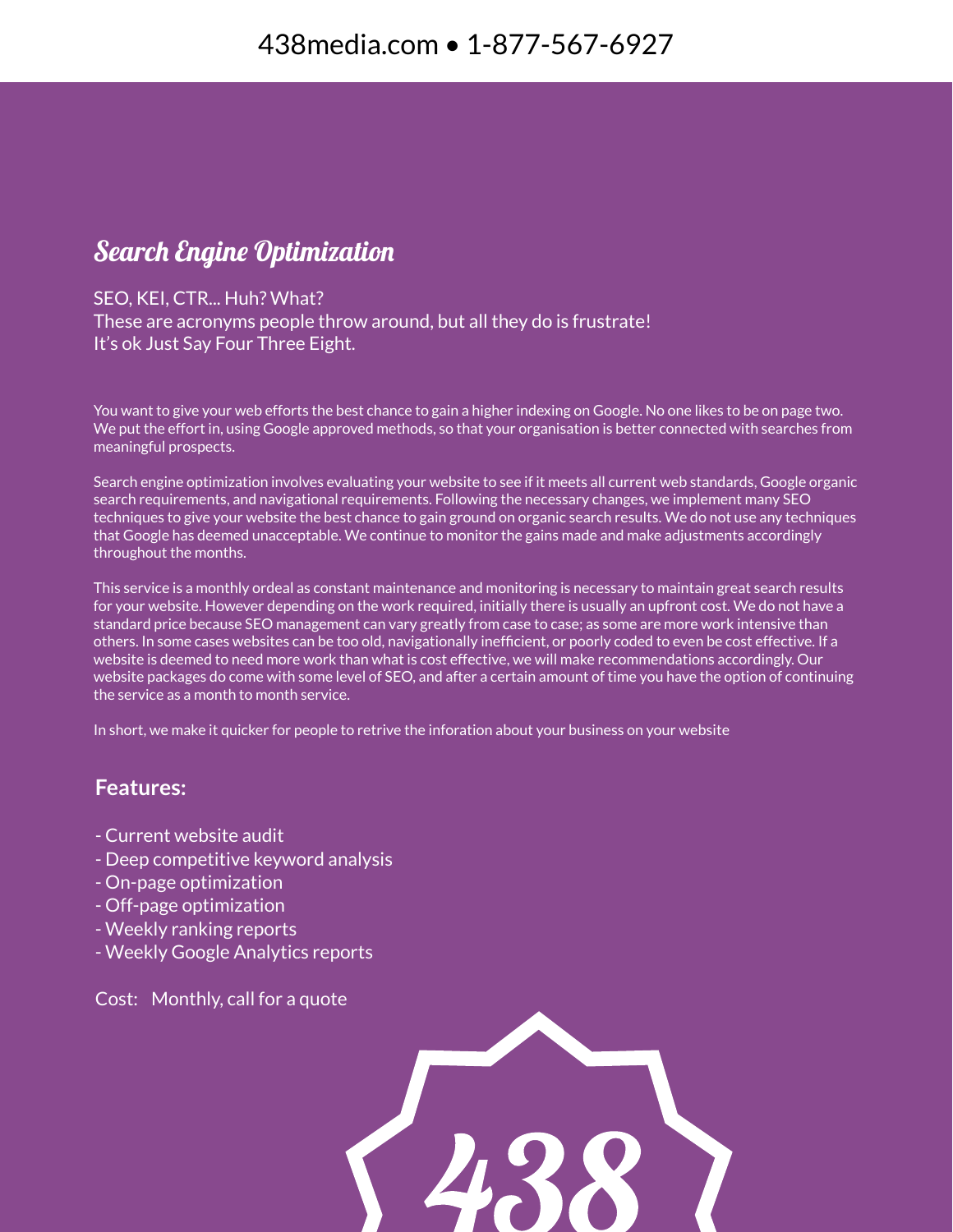## Social Media

Website not mobile friendly or up to date? Dealing with websites leaves you with an urge to put your hand on a hot plate? It's ok Just Say Four Three Eight.

In a nutshell, we handle Facebook, Twitter and Google+ for you. We post for you, we respond to people, we grow your followers. We help you curate your own great content. We get that content out to real people, in your own voice.

Whether you know the ins and outs of social media and why it's important or you've merely heard the term in passing, one fact remains that same social media is here to stay and it's been completely woven into the fabric of modern life. It's unavoidable, but that's nothing to be afraid of. For the first time, seemingly random people can connect with each other on a personal level. This presents an enormous opportunity for organisations, the ability to literally talk to your intended societal group. This however takes time and dedication, most of all it must be a genuinely personal voice. The realities of small organisations are there is little time available to run a successful Facebook or Twitter page. That's where we come in. We set up and monitor your social media accounts, and ensure there is a real voice behind what is posted. Because successful social media campaigns are personal, our dealings with you for this package is a partnership. We help you learn to curate good content for us, and we handle the rest. Simple.

In short, we grow a community around your business and clients encouraging loyal customers to advocate your brand. Lets work together and build something great.

### **Features:**

- Setup and optimize company social networking accounts (Facebook, Twitter, Google+)
- Daily content creation and posting (Basic only 2 weekly posts max)
- Increase friends and followers
- Relay and respond to customer compliments, complaints, an inquiries (Not included in Basic)
- Monthly creative meeting with Community Manager (Not included in Basic)
- Running one company promotion per month (Not included in Basic)
- Monthly Analytics

Cost: \$200 Setup fee + \$150/Monthly (Standard) \$200 Setup fee + \$75/Monthly (Basic)

> \$10 Additional Tweet/Post (Per tweet/post) \$15 2 Additional Tweets/Posts \$20 3 Additional Tweets/Posts

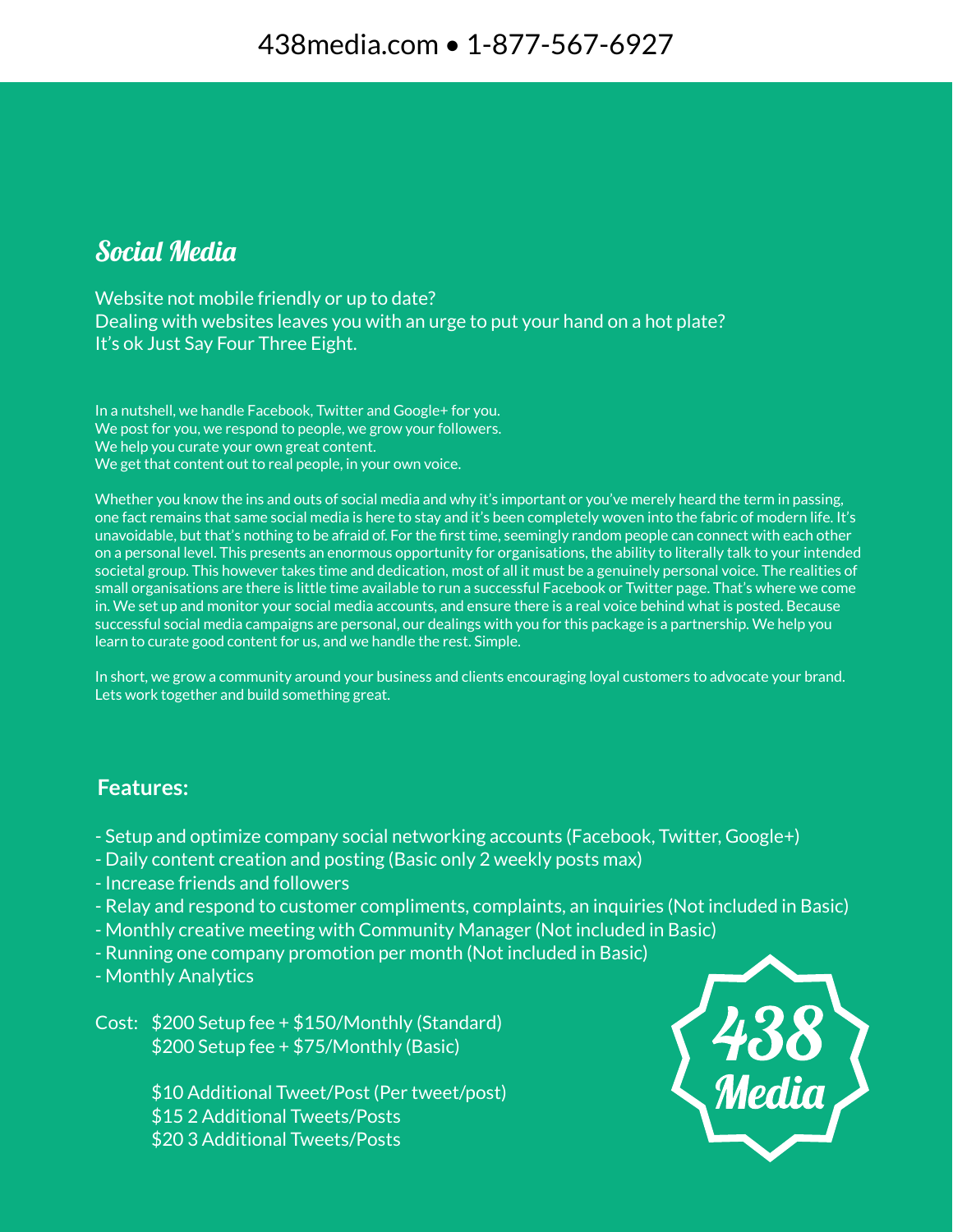## **Website Express**

You want a website, but money is tight? Repairs to your store front left your wallet a little light? It's ok Just Say Four Three Eight.

That's right, we offer our same great websites services in a budget conscious package. These websites, like their bigger sibling, are robust and mobile compliant. Yes these websites are still built for full social media integration. And yes, these websites are still very modern. The difference is you are limited to only one page, along with a few other limitations mentioned below.

Smaller does not mean less, you will always have our full commitment. In short, we build an efficient online space for people to get informd about your business.

It's important to consider the needs of your organisation. Having a web page for the organization is important, and full websites are great to through. But if the people you serve require only basic information, then this package if perfect. Also pairing Website Express with other services we offer creates a more rounded, and stronger online approach for your organisation.

### **Features:**

- Professionally designed responsive website
- Optimized for computer and mobile devices
- Domain name registration
- Search Engine Optimized
- Company email
- Video integration (1 video)
- Contact form
- Social media integration
- Technical support
- 1 page

438<br>Media

Cost: \$50 Setup fee + \$438 Website + \$25/Monthly Hosting